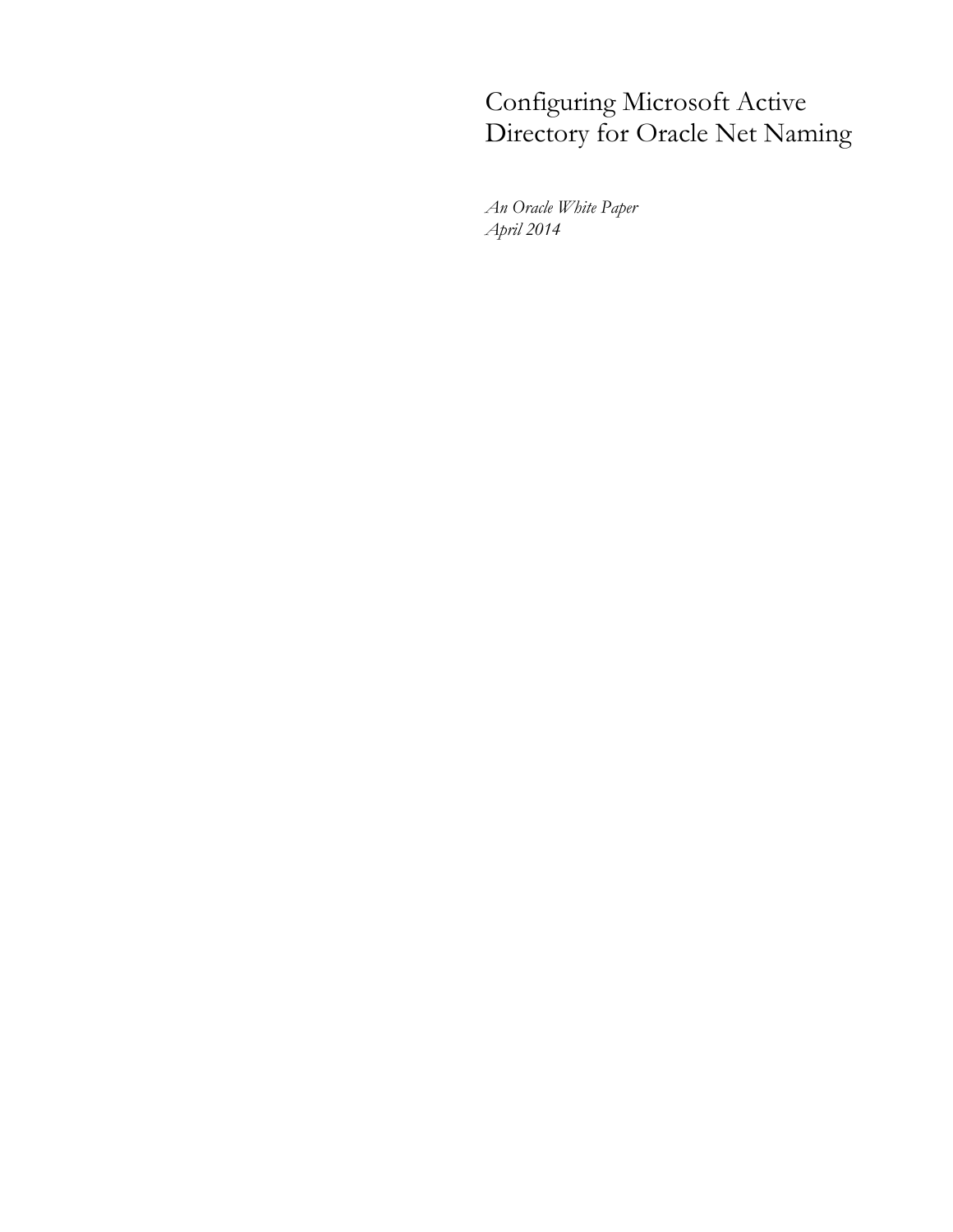## Configuring Microsoft Active Directory for Oracle Net Naming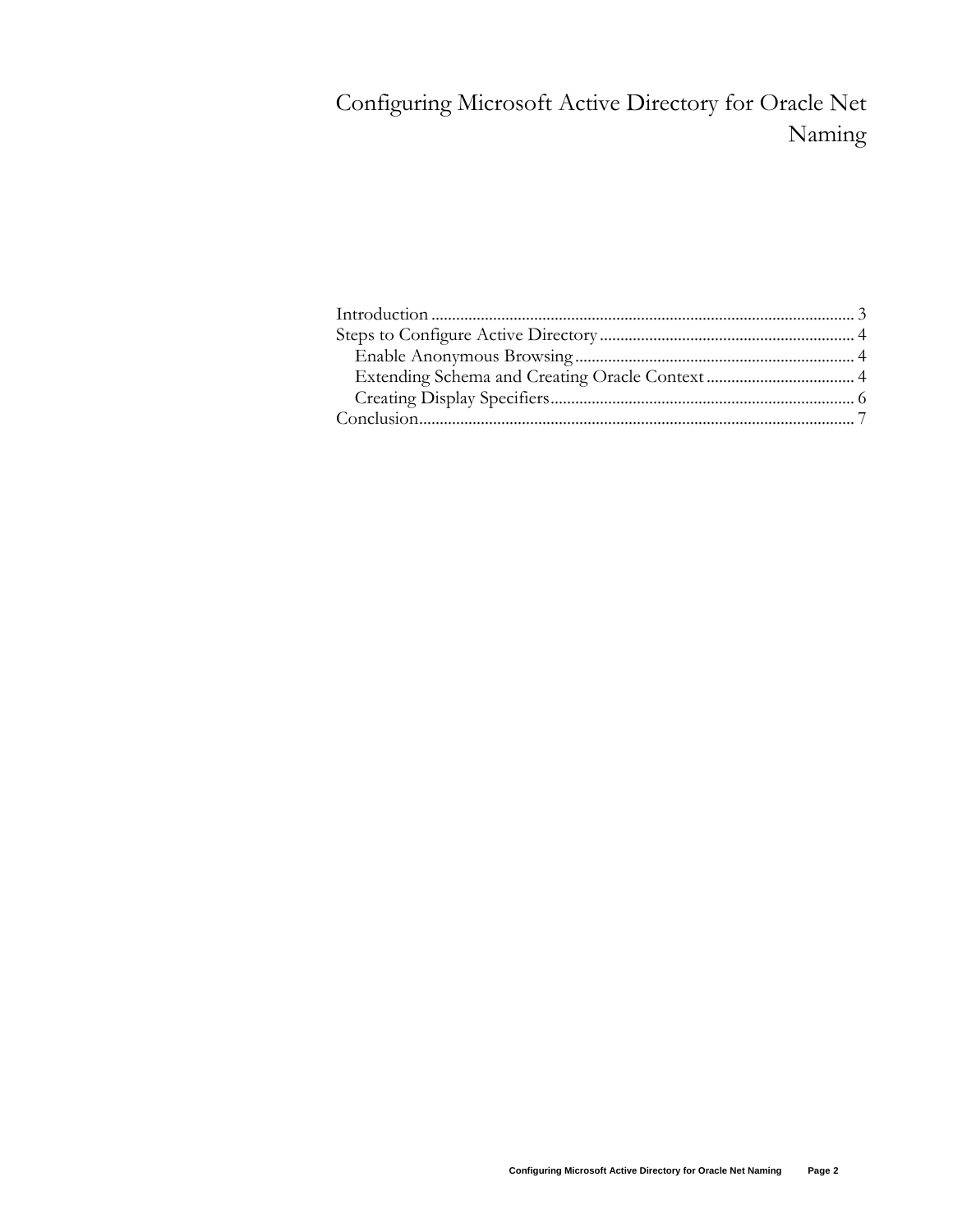## Configuring Microsoft Active Directory for Oracle Net Naming

### **INTRODUCTION**

The Oracle Net naming method resolves names to a database connect descriptor. One of the naming methods is directory-naming method. Directory naming resolves a database service name, net service name, or net service alias stored in a centralized LDAP-compliant directory server, including Oracle Internet Directory and Microsoft Active Directory. Centralized administration of database services and net service names makes them easier to add or relocate. Users initiate a connection request by providing a connect string. A connect string includes a username and password, along with a connect identifier. A connect identifier can be the connect descriptor itself or a name that resolves to a connect descriptor

Active Directory has to be configured for Oracle usage in order to use functionality provided by directory naming. This involves extending Active Directory schema objects and creating OracleContext container. Oracle Schema objects are sets of rules for Oracle Net Services and Oracle Database entries and their attributes stored in Active Directory. Active Directory name resolution provides central administration of database services and net service names, making it easier to add or relocate services leveraging existing windows environment in an enterprise.

Oracle Net naming with Active Directory is supported for clients on Windows hosts. Services (database) can be running on any machine, and do not necessarily have to be Windows hosts.

This paper outlines detailed steps to configure Active Directory for supporting net service naming in Windows Server 2008 and higher for Oracle Database 11g Release 2 (11.2.0.3) and higher.

Following are the main steps to configure Active Directory for Oracle Net Naming:

- <sup>o</sup> Enable anonymous browsing of Active Directory
- <sup>o</sup> Create Oracle Context with NetCA
- <sup>o</sup> Creating Display Specifiers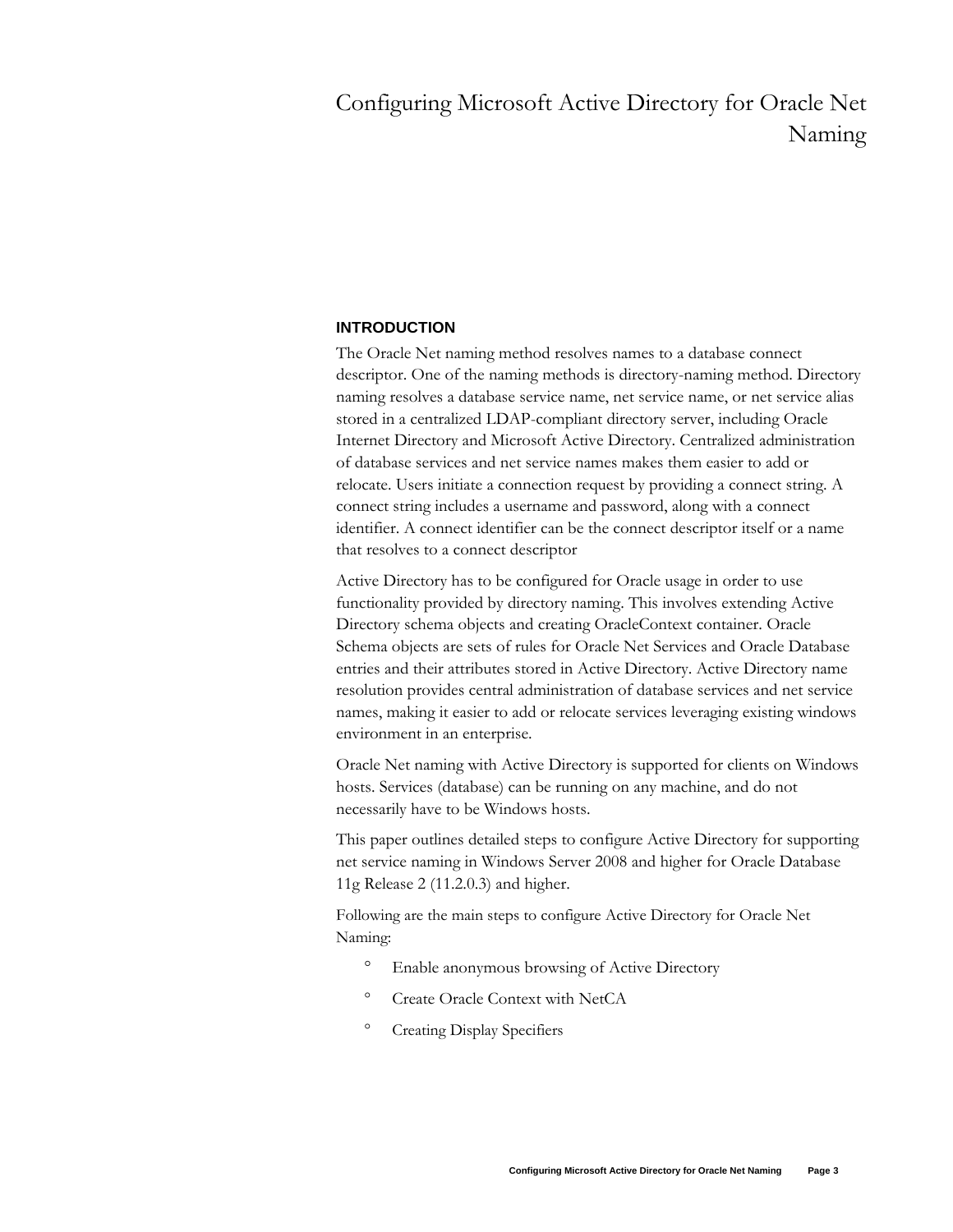## **STEPS TO CONFIGURE ACTIVE DIRECTORY**

After promoting a Windows Server to become an Active Directory domain controller, Active Directory must be configured to allow an Oracle Context to be created.

#### **Enable Anonymous Browsing**

Windows Server Active Directory allows only authenticated users to initiate an LDAP request against Windows Server based domain controllers. An LDAP browser/modifier is required to enable anonymous browsing. An easy way to modify required attribute values is to use the Windows ADSI Edit utility.

To invoke ADSI Edit, issue the adsiedit.msc command from a Windows command window. Or in the MMC Console Root, click File, Add/Remove Snap-in, Add, select ADSI Edit, click Add, Close, then click OK. Select, then right-click ADSI Edit, click Connect to, select Configuration Naming Context, and then click OK.

Expand the Configuration container and navigate to:

Configuration [acme.com]

CN=Configuration, DC=ACME, DC=COM

CN=Services

CN=Windows NT

CN=Directory Service

Right- click the CN=Directory Service container, select Properties, and then scroll down to select the dSHeuristics attribute.

Edit the dSHeuristics attribute and set its value to 0000002. Setting this value allows anonymous clients to perform any operation that is permitted by the access control list (ACL)

#### **Extending Schema and Creating Oracle Context**

You must create an Oracle Context to use Oracle Net directory naming features with Active Directory. Oracle Context is the top-level Oracle entry in the Active Directory tree. It contains Oracle Database service and Oracle Net service name object information.

Use Oracle Net Configuration Assistant (NetCA) to extend the schema and create your Oracle Context. Oracle NetCA is a graphical, wizard-based tool used to configure and manage Oracle Network configurations. You can create the Oracle Context during or after Oracle Database custom installation.

You can create only one Oracle Context for each Windows domain (administrative context). You must have the right to create domain and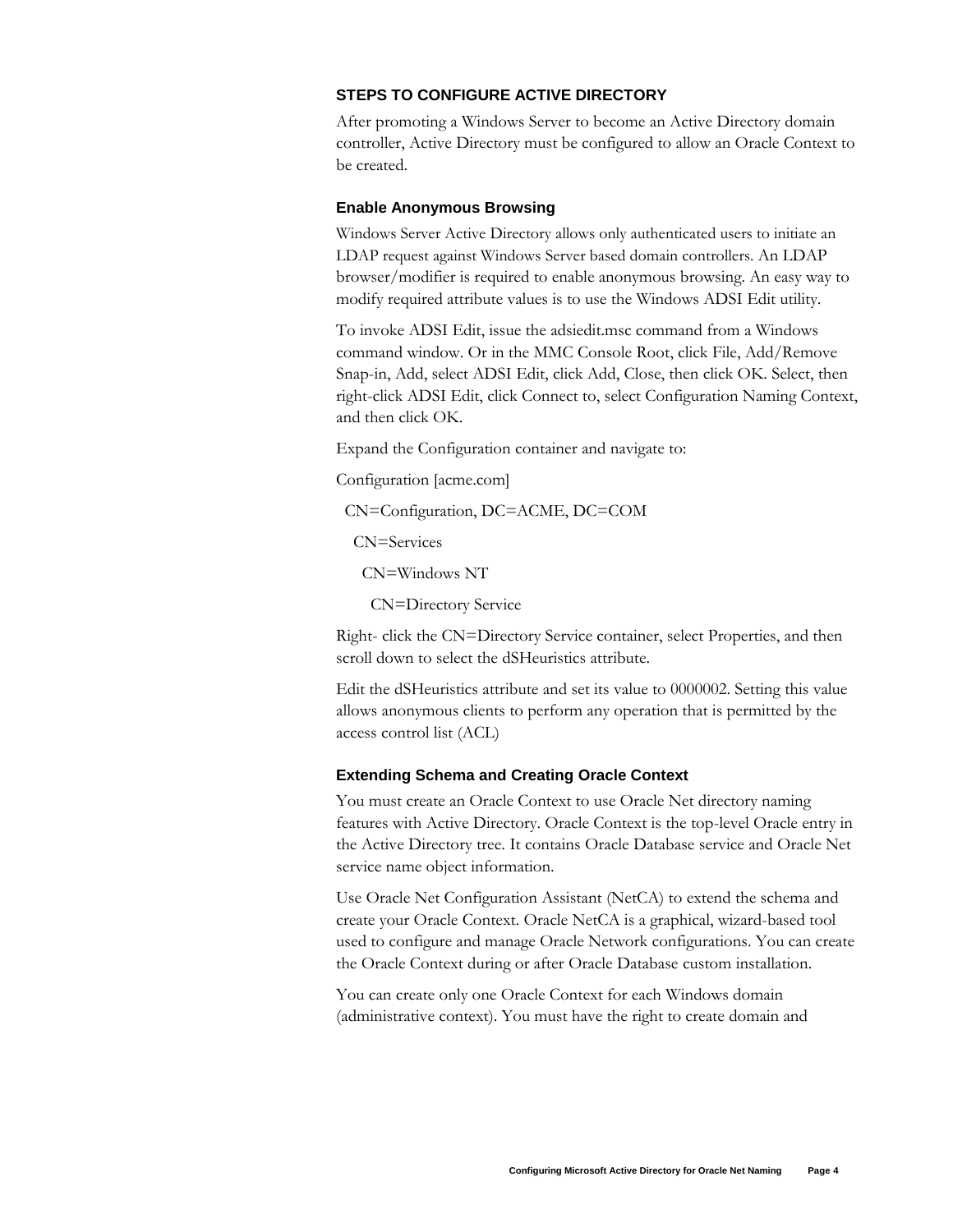enterprise objects in order to create the Oracle Context in Active Directory with Oracle Net Configuration Assistant.

- 1. Run the Network Configuration Assistant (NetCA):
	- a) Click Start, and then click All Programs.
	- b) Click Oracle, Configuration and Migration Tools, then Net Configuration Assistant.
- 2. Select the Directory Usage Configuration radio button, and then click next.
- 3. Select Directory Type Microsoft Active Directory, and then click next.

Note: The Microsoft Active Directory configuration option is only available in the Windows version of NetCA.

- 4. Select the option to configure the directory for Oracle usage and create the Oracle Schema and Context, then click next.
- 5. Enter the Active Directory hostname, and then click next. If you are configuring the forest for the first time, you must enter the hostname of the Schema Master Controller and you must be logged in as a user from that domain with privilege to create schema objects.
- 6. Select the option to upgrade the Oracle Schema, and then click next.
- 7. The next page should denote successful directory configuration:

Directory usage configuration complete!

Example: The distinguished name of your default Oracle Context is:

Cn =OracleContext, DC=ACME, DC=COM

8. Click next, and then click Finish.

The following restrictions apply to creating Oracle schema objects to use with Active Directory:

Only one Oracle schema object can be created for each forest.

The root domain controller must be the operations master that allows schema updates. See your operating system documentation for instructions.

If the Active Directory display is not configured to accept all 24-default languages, then Oracle schema object creation can fail while Oracle Net Configuration Assistant is configuring Active Directory as the directory server. Before running Oracle Net Configuration Assistant to complete directory access configuration, verify that the display specifiers for all 24 languages are populated by entering the following at the command prompt:

*ldifde -p OneLevel -d cn=DisplaySpecifiers, cn=Configuration, domain context -f temp file*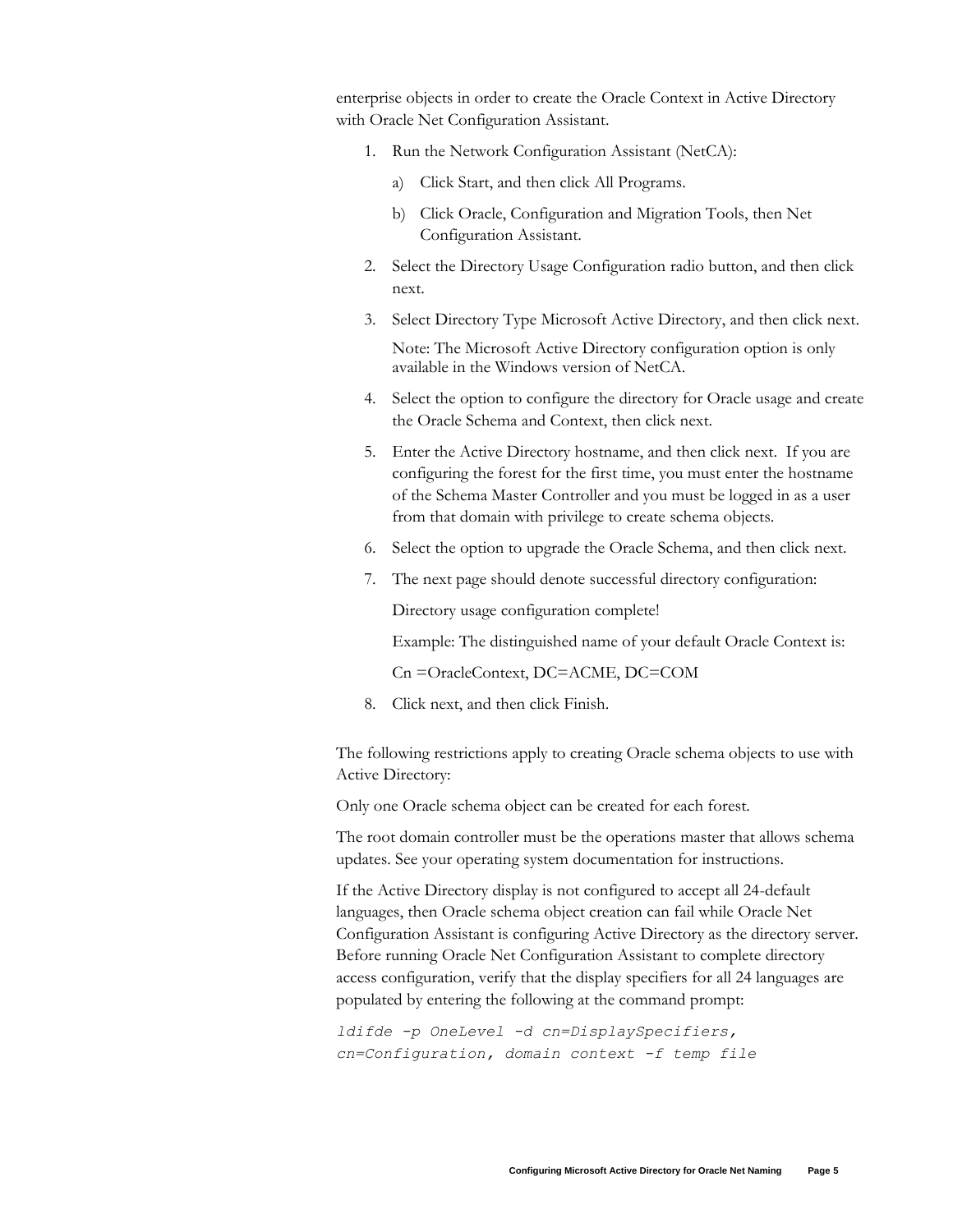where:

*domain context* is the domain context for this Active Directory server. For example, dc=example, dc=com

*temp fi*le is a file where you want to put the output.

If the command reports that fewer than 24 entries were found, then you can still use Oracle Net Configuration Assistant. However, the report will indicate that Oracle schema object creation failed, rather than simply reporting that display specifiers for some languages were not created.

#### **Creating Display Specifiers**

When Net Configuration Assistant creates the Oracle schema object in Active Directory, the display specifiers for Oracle entries are not created. This means you cannot view Oracle database entries in Active Directory interfaces.

You can manually add these entries into Active Directory after the Oracle schema object has been created by doing the following, using the same Windows user identification you used when creating the Oracle schema object with Net Configuration Assistant:

- 1. Open a command shell.
- 2. Change directory to ORACLE\_HOME\ldap\schema\ad.
- 3. Copy adDisplaySpecifiers\_us.sbs to adDisplaySpecifiers\_us.ldif.
- 4. Copy adDisplaySpecifiers\_other.sbs to adDisplaySpecifiers\_other.ldif.
- 5. Edit each of these. ldif files, replacing all occurrences of %s\_AdDomainDN% with the domain DN for the specific Active Directory into which you want to load the display specifiers (for example, dc=acme, dc=com).
- 6. Run the following commands:

ldapmodify -h <ad hostname> -Z -f adDisplaySpecifiers\_us.ldif

ldapmodify -h <ad hostname> -Z -f adDisplaySpecifiers\_other.ldif

where  $\leq$ ad hostname $\geq$  is the hostname of the Active Directory domain controller to which you want to load the display specifiers.

Successful completion of OracleContext enables Active Directory to store NetServices and DatabaseServces. Net Manager or Oracle Enterprise Manager can be used to create service names in Active Directory.

Default access control lists (ACLs) on Net Service names do not allow anonymous reading of their attributes. If the Oracle client binds anonymously for name resolution, then ACLs on OracleContext and Net Service names should be changed to allow anonymous reading. Beginning with Oracle Database 11g, database administrators can restrict access to a service by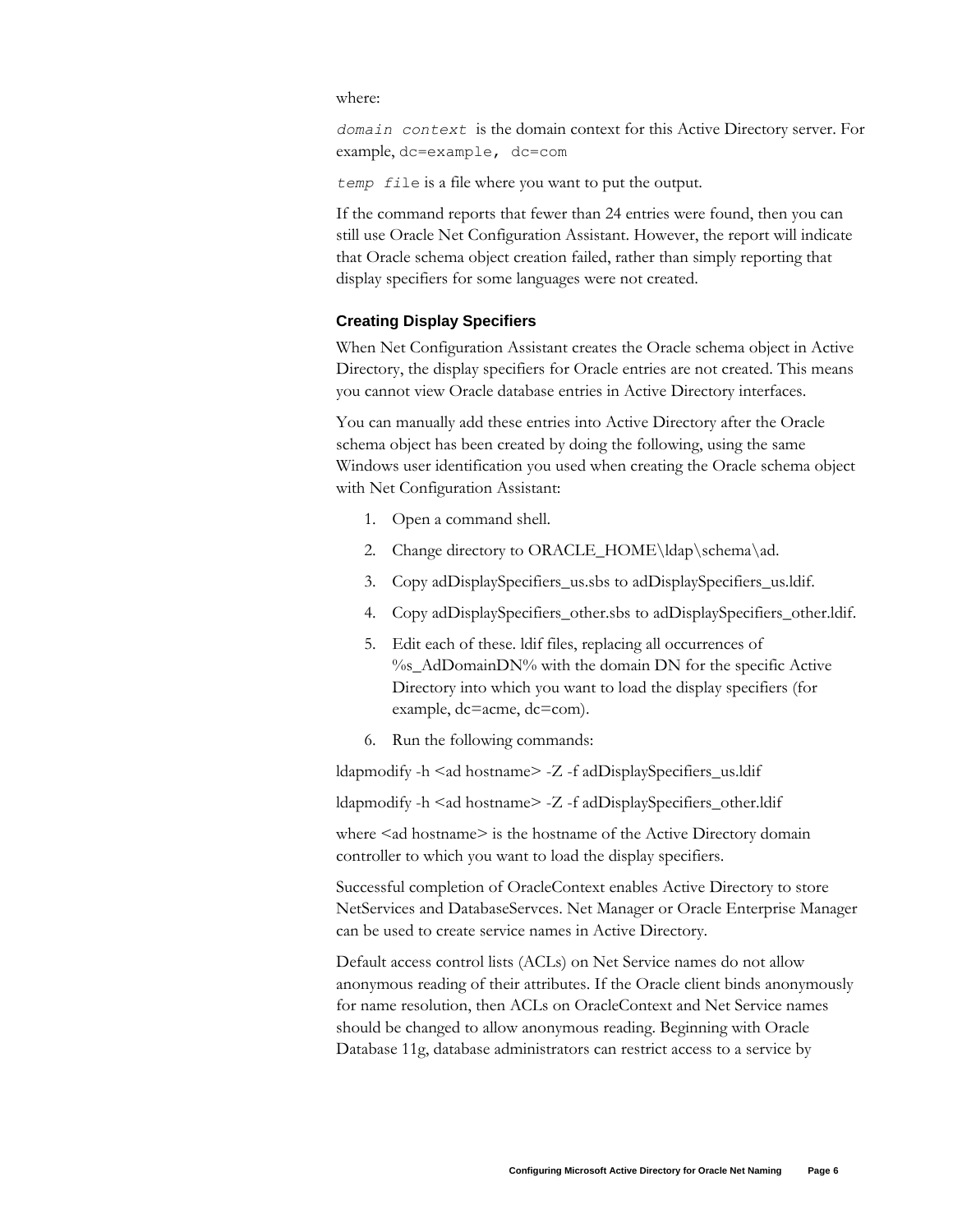configuring Oracle clients to authenticate and control the services available to them by ACLs on services. Use the

NAMES.LDAP\_AUTHENTICATE\_BIND=TRUE parameter in sqlnet.ora to specify whether the LDAP naming adapter should attempt to authenticate when it connects to the Active Directory to resolve the name in the connect string. Windows client uses native authentication method to authenticate to Active Directory.

### **CONCLUSION**

Windows Server Active Directory allows only authenticated users to initiate an LDAP request against Windows Server based domain controllers. Updating registry entry, one attribute of Active Directory helps in successful completion NetCA directory configuration. Thus, enabling it for Oracle Net Naming.